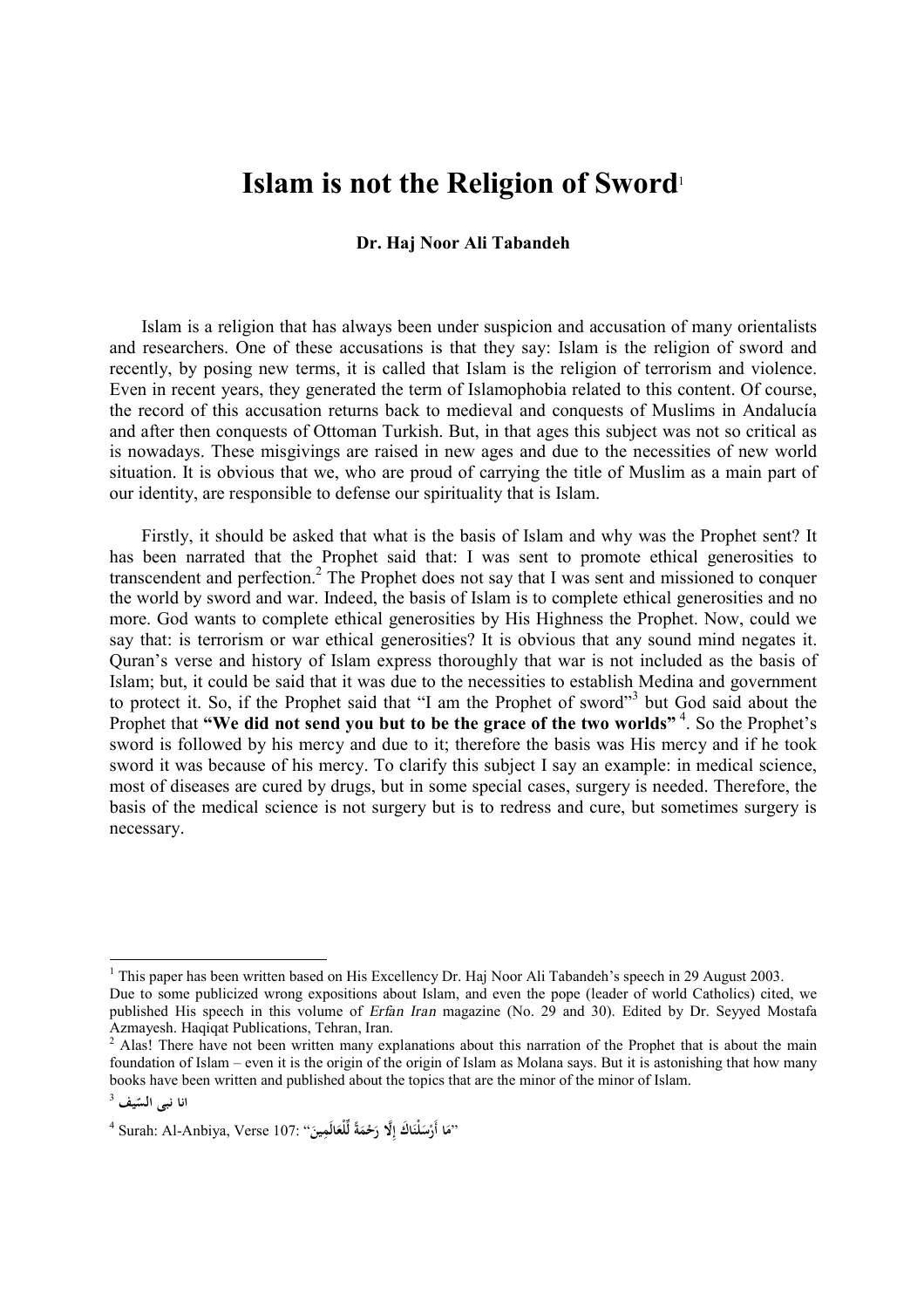Molavi the compassioned, at the end of the first book of Mathnavi<sup>5</sup> indicates that if the Prophet was to conquer Mecca, it was not because of worldliness; since, his idea about material world was that: "**the material world is a cadaver and its appetent are dogs**". 6

Now, to those who misgive Islam, it should be said why don't they look at other verses of Quran? God says: "**Let there be no compulsion in religion: truth stands out clear from error**". <sup>7</sup> And says: "**To you be your way, and to me mine**" 8 These verses clearly shows that Islam invites people to peaceful coexistence. Especially, if we consider that "**Let there be no compulsion in religion**" (in ayat-ul-korsi) was descend in Medina, while the Prophet had governmental power. Furthermore, if we consider the dignity of descent verses that are about war we understand that all of them emphasize on defense. In the history of Islam, we see that Muslims were very harassed when they were in Mecca. So, they asked the Prophet to let them to revolt but, His Excellency even didn't let them to defend. This was the case that honorable male and female Muslims such as Sohayb, Bilal, Somayyah (Amar bin Yasir's mother) were injured or killed under the torment of Mecca pagans. As soon as *Jihad* (holy war) was not commanded in Mecca, but legislated in Medina, it shows that war is not the basis of Islam, since the Prophet could issue *jihad'<sup>s</sup>* commandment in Mecca better than any others could. If war was the basis of Islam then, from the beginning during thirteen years when the Prophet was in Mecca the jihad's commandment should be issued. While Islam began with monotheism that is confession of "N**o God except Allah is my fortress<sup>9</sup>** "or "**say there is no God but Allah**" <sup>10</sup> not with call for battle, as praying was legislated in Mecca from the beginning of Islam. But, the commandments such as zakat<sup>11</sup> were not legislated in Mecca since there was no government so there was no need to it.

After legislation of *jihad'<sup>s</sup>* commandment, the first war by Muslims was Badr war. It is said in the history of Islam that since the polytheists despoiled Muslim's properties, Muslims believed that they had right to plunder their properties so they prepared armed forces. It's written in verses of Quran that some Muslims wanted to attack to an unprotected convoy and plunder their

What negligible the Mecca and Sham and Iraq are That He fight for them and be interested in

Whoever accuse Him to this bad temptation Is because of his ignorance and greed comparison

 $\overline{a}$ 

- 8 Surah: Kafaroon, Verse: 6. **ين ِ دِ ي و ُكم ُ دِين لَ ُكم َ ِ ل َ ْ ْ**
- 9 **ِی ْصن ُ حِ لاَّ اللّه ِله ا ةُ لاَ ا م َکل ِ ِ َ ِ**

**ُوا** <sup>10</sup> **ح ُ ْفل تـ ُ ه ِلا اللَّ لَه قُولُوا لا إ ِ إ َ ِ**

<sup>5</sup> Mathnavi Manavi, poems:3986-3963:

The struggle of the Prophet to conquer the Mecca Were never for worldly interest

Who from the treasury of seven heavens Turned His eyes and heart at the day of temptation \*\*\*

**الدنيا جيفة و طالبها کلاب** <sup>6</sup>

 $^7$  Surah of Bagharah, Verse 256. ﴿ وَمَنْ الْغَيِّ  $256.$   $^2$ **َ ِ َ َ ِ َ َ ِ**

 $11$  Poor due or alms as prescribed by Islam.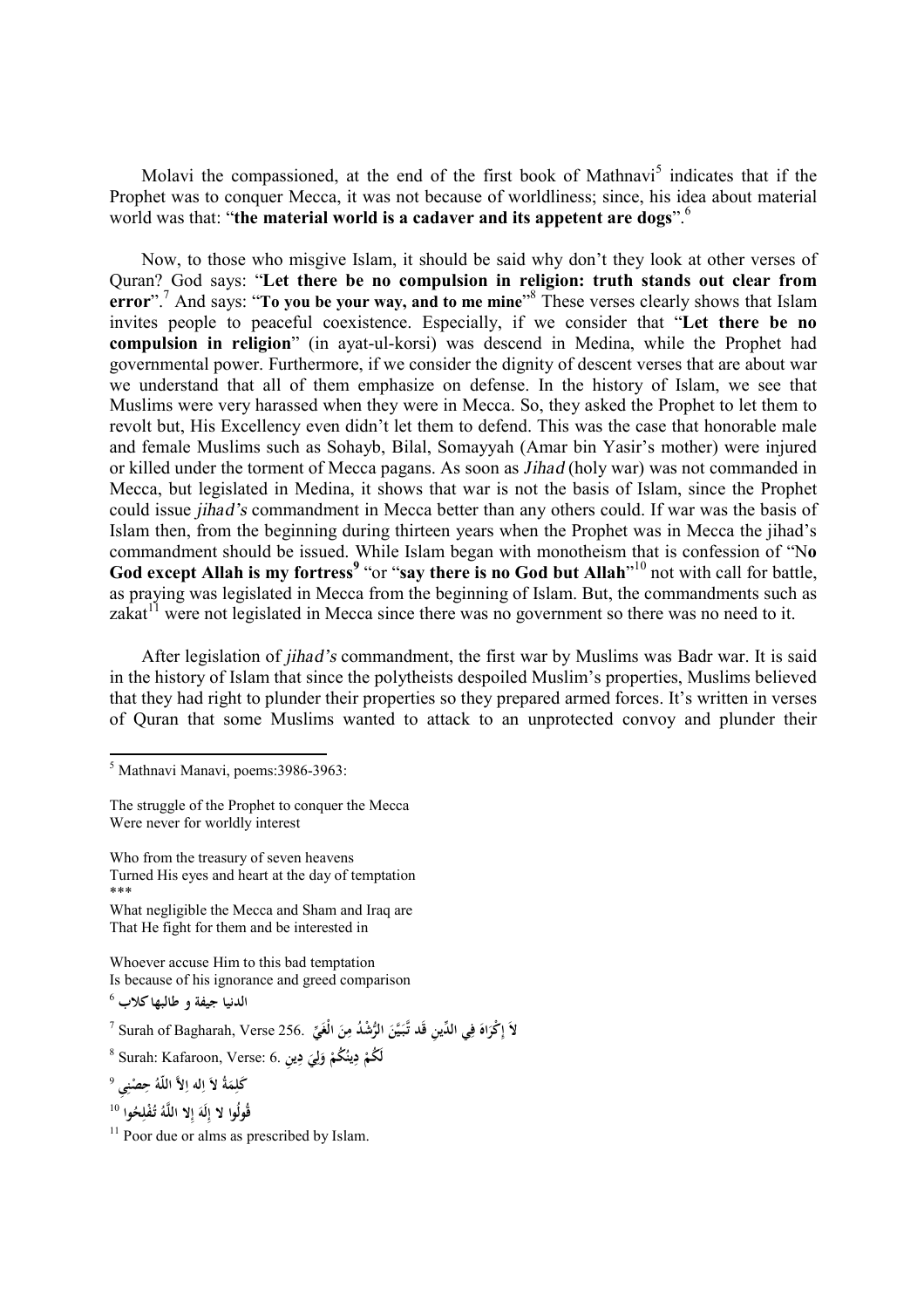properties. But, according to God command they attacked to the convoy who did not have properties and was armed. Do not these examples show that these wars were not because of pugnacity but just for defense?

To answer to the doubt raised by orientalists that Muslims were fighting to take war trophies it should be said that it is true that at the beginning of Islam sometimes some Muslims did this, but the truth and spirit of Islam is different from what some impure Muslims believed and did due to it.<sup>12</sup> Besides at the beginning of Islam these probably plunder-seeking Muslims, there were other Muslims who had complete purity and goodwill. The material world's wares were not important for them. They were very eager to fight the pagans and enemies of Islam as if they couldn't go to war because of not having steed or weapon so the prophet couldn't accompanying them to go war, they came back while crying. Did they cry because of war trophy? If the Prophet based his activity on war, he should behave and plan in a way that more people could participate in war.

Of course, there is no doubt that afterwards many governors by the name of Islam and sometimes under the title of *jihad* campaigned, killed people, and pillaged. They did violence and now they do so. But these are exceptions and are more politically than religiously. The role of Islam is prophecy mercy of and invite to "*Salam*". But, if we want to see these exceptions (that are in most religions) as a rule as orientalists imputed to Islam, in Christianity the crusades of middle ages could be problematic, and actually are in contrary to the rule of mercy and kindness in Christianity<sup>13</sup>, that is based on this command of Jesus  $(AS)$  who said: if a person slapped one side of your face, bring your other side of your face; and if he takes your robe give your garment as well. $^{14}$ 

It should be accepted that Islam is the religion of peace and mercy, not fight and battle. Islam comes from the root of the word of "*Selm*" philologically. This word means calmness, security and peace. Muslims say "*Salam*" (hello) to show respect to each other. And according to the Prophet speech: a Muslim is a person who other Muslims are secured from his/her tongue and hand<sup>15</sup> and "*Salam*" is one of the holy names of Allah. God invites everybody to *Daro-salam* (House of *Salam*) <sup>16</sup> that means the place of secure and friendship.

 $\overline{\phantom{a}}$ 

 $12$  Such this inopportune obstructs and cavils are liked criticisms about true Islamic mysticism and Sufism. For example, a person makes a mistake as a dervish in one part of the world, and in another part, it is said that all dervishes are like the same. If this incorrect saying were true, so it holds true about every offender followers of all religions.

<sup>13</sup> Apparently, the factors of beginning crusade by Pope Orban the II as religious *jihad*, were Jesus invitation to *jihad* and giving property and life in his way. The famous Christianity basic rule is invitation to kindness. But, as it is written in Gospel of Matthew, 10:34-39, Jesus commands: "Do not think that I have come to bring peace to the earth, I have not come to bring peace but sword". What is understood from His statements in this part of Bible and its context is that life and property should be given for Jesus. This order is like the one in Quran that commands: "Allah hath purchased of the believers their persons and their goods; for theirs (in return) is the garden (of **paradise)**". Surah: Tobah, Verse 111.

 $^{14}$  Gospel of Luke, 5: 27-35.

الْمُسْلِمُ مَنْ سَلِمَ الْمُسْلِمُونَ مِنْ يَدِهِ وَ لِسَانِهِ <sup>15</sup> **ِ َ ل َ ِ ي ْ ِ ِ ْ َ ِ َ ِ ْ**

وَاللَّهُ يَدْعُو إِلَى دَارِ السَّلَامِ.Surah: Jonah, Verse 25 .**But Allah doth call to the home of peace** وَاللَّهُ يَدْعُو إِلَى دَارِ السَّلَامِ. **َ ِ ي َ**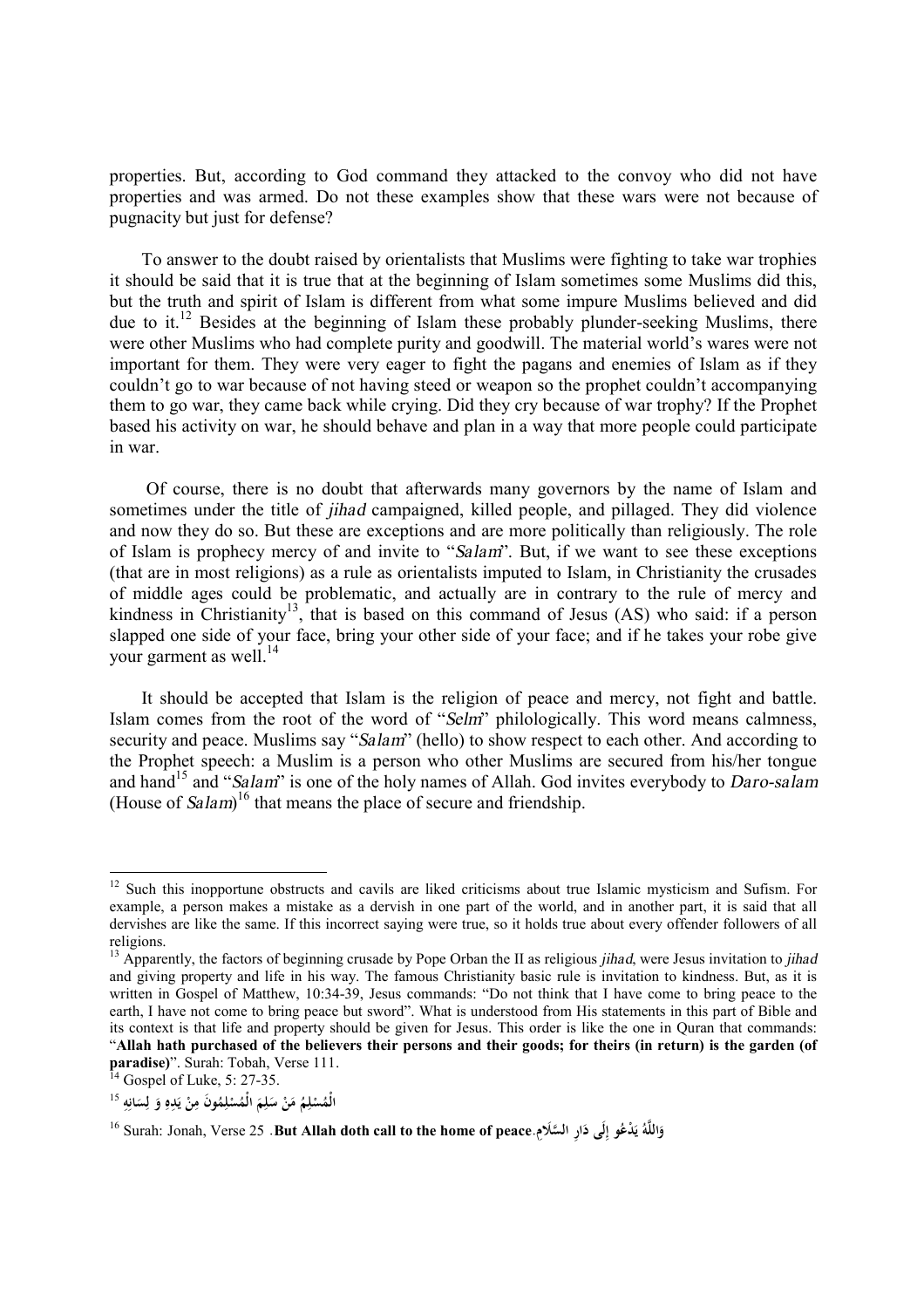The basis of Islam is this, but when the Prophet and Muslims migrated to Medina and established the Islamic government, the new situation appeared, because by increasing number of Muslims and also the Islamic society were faced with many different estates and morals and material needs. Furthermore, their transactions and communications with themselves and other non-Muslims were increased and more complex. So, some commandments should be legislated for some affairs such as marriage, business, trade, usury and also commandments such as *jihad* and retaliation to protect newly established Islamic society against the enemies to be executed in the society and everybody ought to obey them; in order to put their material living in a healthy and balanced way. Moreover, execution of these regulations creates the background to complete ethical palmer.

Principally, as the Prophet himself commanded the *jihad* (holy war) was the minor *jihad* that is fighting with external enemies of Islam. Higher *jihad* that is greater *jihad*, is the main element of Islam. As from the beginning of Islam the Prophet wanted Muslims to do this. Since greater *jihad* means *jihad* (fighting) with imperious self is the main necessaries to ethical palmer. <sup>17</sup> If minor *jihad* was sufficiently- obligatory<sup>18</sup>, but the greater *jihad* was objectively-obligatory<sup>19</sup>. It means that it was obligatory for every male and female Muslim to purify his/her self. So, in Islamic mysticism and Sufism that pay attention to spiritual and ethical parts of Islam and show the way to ethical palmer, greater *jihad* is very important. In time of absence of Imam (God hastens his presentation) in the Shiite point of view, first *jihad* is forbidden and only *jihad* for defense is allowed. The masters of Sufism and mysticism have undertaken the teaching of this basis.

In this *jihad* Ali's *Zolfaghar* (Imam Ali's sword) that at a period of time was the murderer of Islam's enemies now is converted to recite and thinking instrument for wayfarer. With the help of Ali's manliness, wayfarer fights with imperious self and says: "**There is no manly except Ali.**  No sword except Zolfaghar<sup>,20</sup> Regarding this manliness and guardianship different nations and tribes became Muslims; and not because of cutter swords of sultans, but the spiritual attraction of the masters who had no crown and throne. For this reason, it is not bad to study about the contribution of mysticism and Sufism in invitation to Islam.

Invitation to Islam is not by minor *jihad* or sword. The invitation is to ethical palmer. Islam has not based upon exterior sword religion. Although, the Prophet (PBUH) took sword in Medina and with this sword Omar the second Caliph publicized Islam evidently and citizens of different regions became Muslim. But, the main structure of Islam and the reason that improved Islam spiritually was the Prophet of mercy to all spiritual sword that was given into the hand of Imam Ali (AS). As in the story in Mathnavi Manavi we see that Ali (AS) killed his enemy not by material cutter blade, but without sword. Mulana Rumi says $2^{1}$ :

 $\overline{a}$ 

<sup>&</sup>lt;sup>17</sup> After coming back from one of the wars, Prophet commanded to the fighters of that war: we come back from minor *jihad* and we are ought to do greater *jihad* and that is human being fighting with his/her self.

قَدِمْتُم مِن الجِهادِ الأَصْغَرِ إلى الجهادِ الأكْبَرِ : مُجاهَدَةِ العَبدِ هَواهُ<br>وَالْمَسْمَّمِينَ **َ ِ ْ َ َ**

<sup>&</sup>lt;sup>18</sup> Sufficiently-obligatory means an obligatory duty of all Muslims but it suffices when performed by someone. <sup>19</sup> Objective-obligatory means the act, which is obligatory to be performed by every Muslims.

<sup>20</sup> **َى إلاّ َفَق ِار َلا َفـت ْ َف إلاّ ذُوالْ ي َلاس ى ل ع َ ِ َ**

**<sup>ّ</sup>** <sup>21</sup> Mathnavi Manavi, poems: 3759-3762.